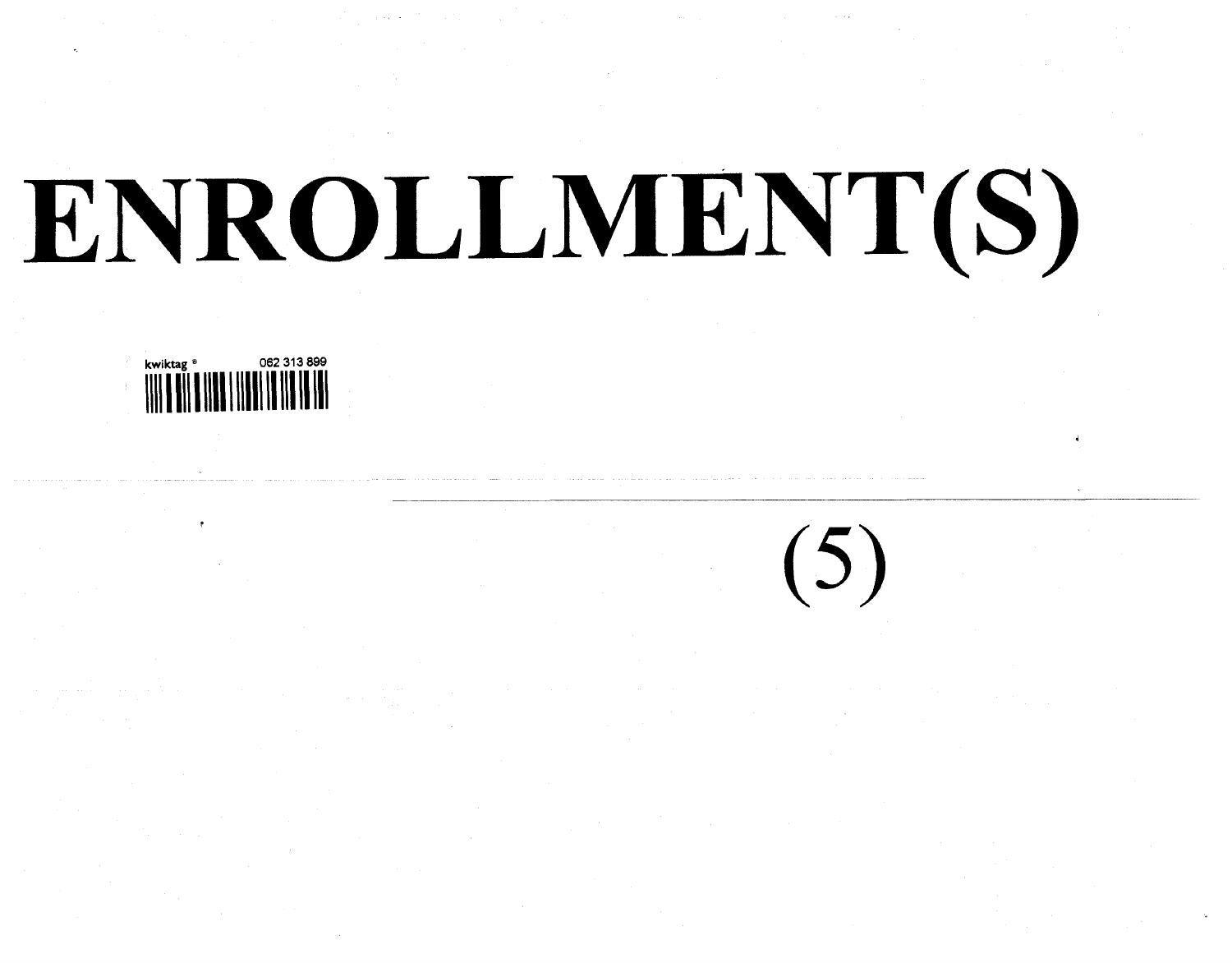## COUNCIL OF THE DISTRICT OF COLUMBIA

### NOTICE

## **D~C.** LAW I0-122

## "Alcoholic Beverage Control Act and Rules Reform Amendment Act of 1994".

Pursuant to Section 412 of the District of Columbia Self-Government and Governmental Reorganization Act, P. L. 93-198 "the Act", the Council of the District of Columbia adopted Bill No. 10-207 on first and second readings, February l, 1994, and March l, 1994, respectively. Following the signature of the Mayor on March 21, 1994, this legislation was assigned Act No. I0-214, and published in the April 1, 1994, edition of the D.C. Register (Vol. 41 page 1658) and transmitted to Congress on March 25, 1994 for a 30-day review, in accordance with Section  $602(c)(1)$  of the Act.

The Council of the District of Columbia hereby gives notice that the 30-day Congressional Review Period has expired, and therefore, cites this enactment as D.C. Law 10-122, effective May 24, 1994.

DAVID A. CLARKE

Chairman of the Council

Dates Counted During the 30-day Congressional Review Period:

April May 12,13,14,15,18,19,20,21,22,25,26,27,28,29 2,3,4,5,6,9,10,II,12,13,16,17,18,19,20,23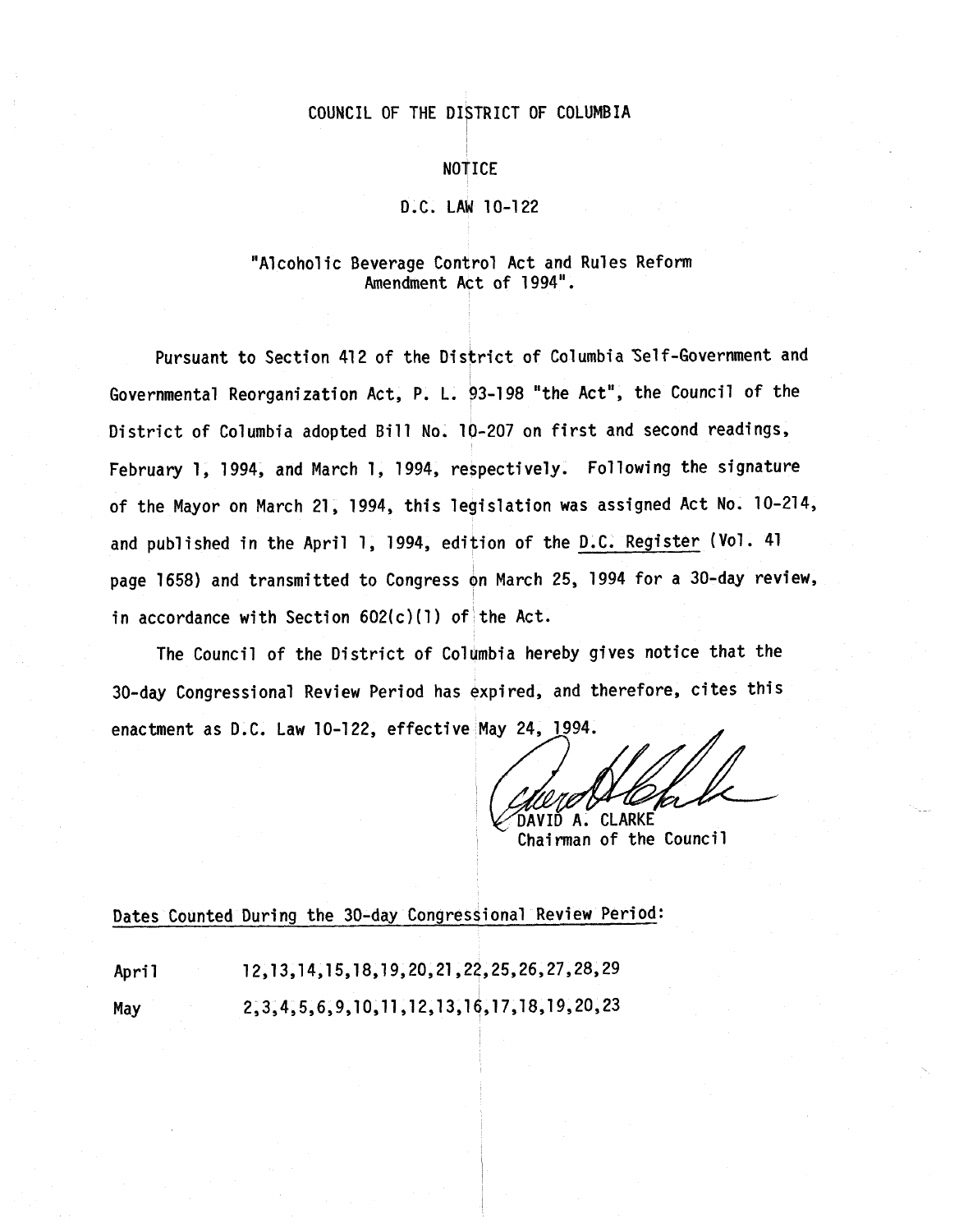## **Codification**

# D,C. ACT i0-214

AN ACT

**District of Columbia Code (.\_19 9 4 ....... Supplement)**

#### IN THE COUNCIL OF THE DISTRICT OF COLUMBIA

# MARCH 21, 1994

To amend the District of Columbia Alcoholic Beverage Control Act to reconfigure the ABC Board to consist of 7 members; to prohibit the issuance or transfer of nightclub and tavern licenses in Georgetown, except when the number is below 6; to require the Metropolitan Police Department to file incident reports regarding establishments with the ABC Board; to require the ABC Board to make food sale information available to protestants of an ABC license; to make it illegal for persons under 21 years of age to purchase or possess alcoholic beverages; and to add the penalty of suspension of driving privileges in the District for up to 1 year for minors violating provisions of the act; and to amend Title 23 of the District of Columbia Municipal Regulations to create a nightclub district, to authorize the ABC Board to enforce voluntary agreements, and to establish a 3-year moratorium for retailer's licenses class B in Advisory Neighborhood Commissions 2C and 2F of Ward 2 and Wards 1, 4, 6, 7, and 8.

BE IT ENACTED BY THE COUNCIL OF THE DISTRICT OF COLUMBIA, That this act may be cited as the "Alcoholic Beverage Control Act and Rules Reform Amendment Act of 1994".

Sec. 2. The District of Columbia Alcoholic Beverage Control Act, approved January 24, 1934 (48 Star. 322; D.C. Code § 25-101 et *seq.),* is amended as follows:

(a) Section 3 (D.C. Code § 25-103) is amended by adding a new paragraph (28) to read as follows:

"(28) The word "keg" means any container capable of holding 4 gallons or more of beer, wine, or spirits, and which is designed to dispense beer, wine, or spirits directly from the container. "

(b) Section  $4(a)$  (D.C. Code § 25-104 $(a)$ ) is amended to read as follows:<br> $\binom{n}{a}$ 

The Mayor, with the advice and consent of the Council, shall appoint an Alcoholic Beverage Control Board to be composed of 7 persons. Each member shall be a resident of the District for at least 3 years immediately preceding his or her appointment and during that period have claimed residence nowhere else. No member of the Board shall hold any other full-time employment with the District government during his or her term of service on the Board. Each member shall have a demonstrated record of substantial involvement in issues related to the community

Section 25-103

Section 15-I04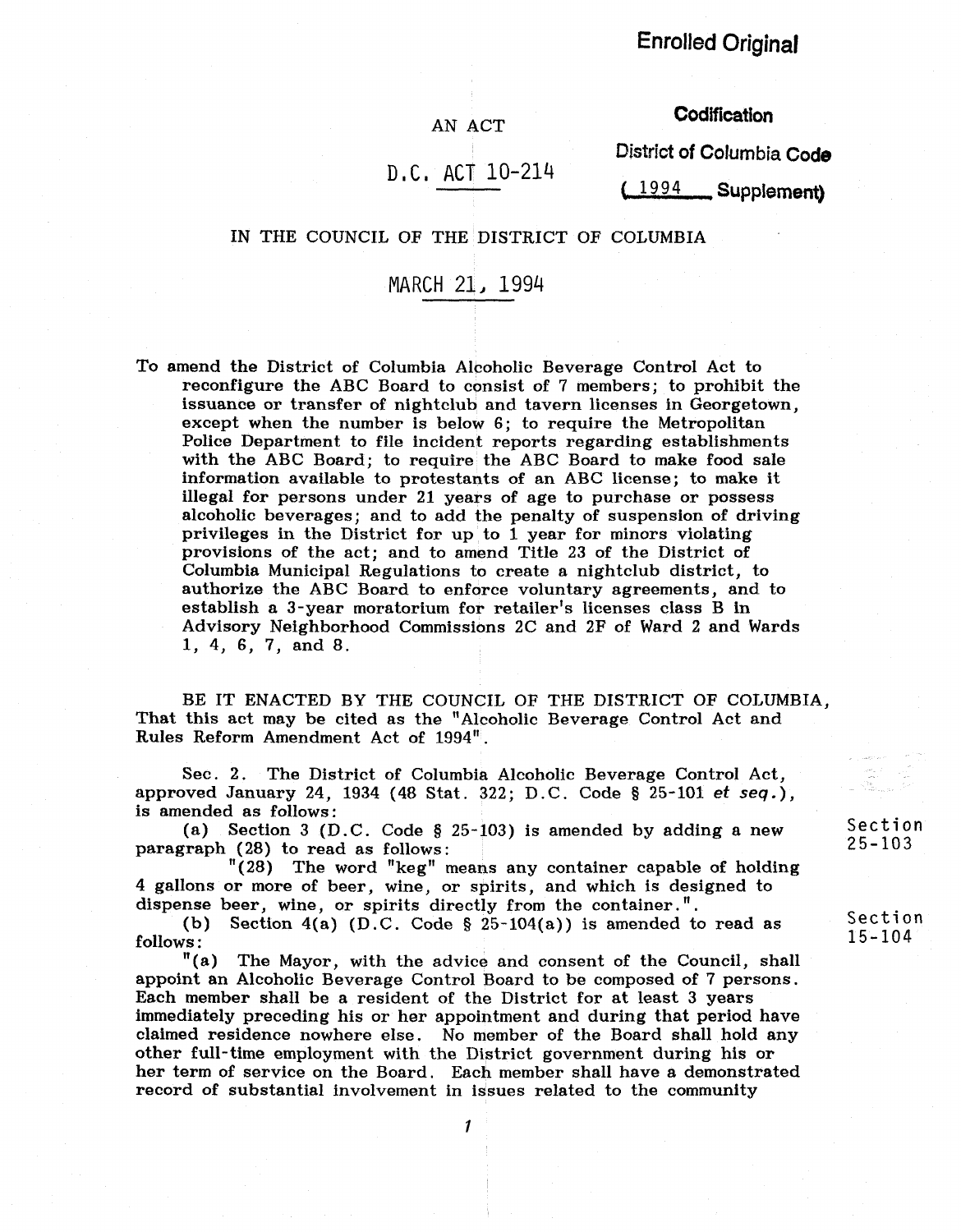impact of ABC establishments prior to his or her appointment to the Board. The Mayor, with the advice and consent of the Council, shall appoint 1 member of the Alcoholic Beverage Control Board as chairperson. The chairperson shall have a demonstrated knowledge of the laws and rules and regulations relating to the sale and delivery of alcoholic beverages in the District of Columbia. Members may be reappointed. The Board shall meet in panels of 3 members for the purpose of hearing cases. Notwithstanding any other provision of law, members serving unexpired terms at the time of the effective date of the Alcoholic Beverage Control Act and Rules Reform Amendment Act of 1994 may continue to serve until the members of the new Board are confirmed. Of the 7 persons first appointed as members of the Board, 2 shall be appointed for 2 years, 3 for 3 years, and 2 for 4 years, and thereafter all appointments shall be for a term of 4 years, except appointments made for the remainder of unexpired terms. Vacancies caused by death, resignation, or otherwise shall be filled by the Mayor, with the advice and consent of the Council.".

(c) Section  $6(c)(7)$  (D.C. Code § 25-106 $(c)(7)$ ) is amended to read as follows :

"(7) All hearings held and all meetings, except administrative meetings, at which official action is taken by the Board shall be open to the public, and all deliberations pursuant to matters requiring official Board action shall be conducted at public meetings. The Board shall take reasonable steps to facilitate coverage of its meetings and hearings by the news media."

(d) Section 10 (D.C. Code § 25-110) is amended by designating the existing text as subsection (a) and adding a new subsection (b) to read as follows:<br> $"$ (b) The

The Board, in issuing licenses, may require that certain conditions be met if it determines that the inclusion of the conditions will be in the best interest of the locality, section, or portion of the District where the licensed establishment is to be located. The Board in setting such conditions must state in writing the rationale for such decisions.".

(e) Section  $11(m-3)$  (D.C. Code §  $25-111(a)(13)(D)$ ) is amended by adding a new sentence at the end to read as follows:

"The Board shall make this information available to a protestant of a license, under conditions to be determined by the Board, except that commercial or financial information deemed to be proprietary information or trade secrets, the disclosure of which would result in substantial harm to the competitive position of the licensed establishment from which the information was obtained, shall not be made available in the case of a protest."

(f) Section 14 (D.C. Code § 25~115) is amended as follows:

(1) Subsection  $(b)(1)(D)$ ,  $(E)$ , and  $(F)$  is repealed.

(2) A new subsection (b)(5) is added to read as follows:

 $\sqrt[n]{(5)}$  CN-licensed establishments to be located in a nightclub district shall be presumed to be appropriate for such location."

(3) Subsection (c) is amended as follows:

(A) Paragraph (1) is amended by striking the period after the word "located" and adding the phrase ", except that in the case of CN-license applicants to a nightclub district, the Board shall give notice at least 20 calendar days prior to the hearing."

(B) Paragraph (2) is amended as follows:

Section 25-106

Section 25-110

Section 25-111

Section 25-115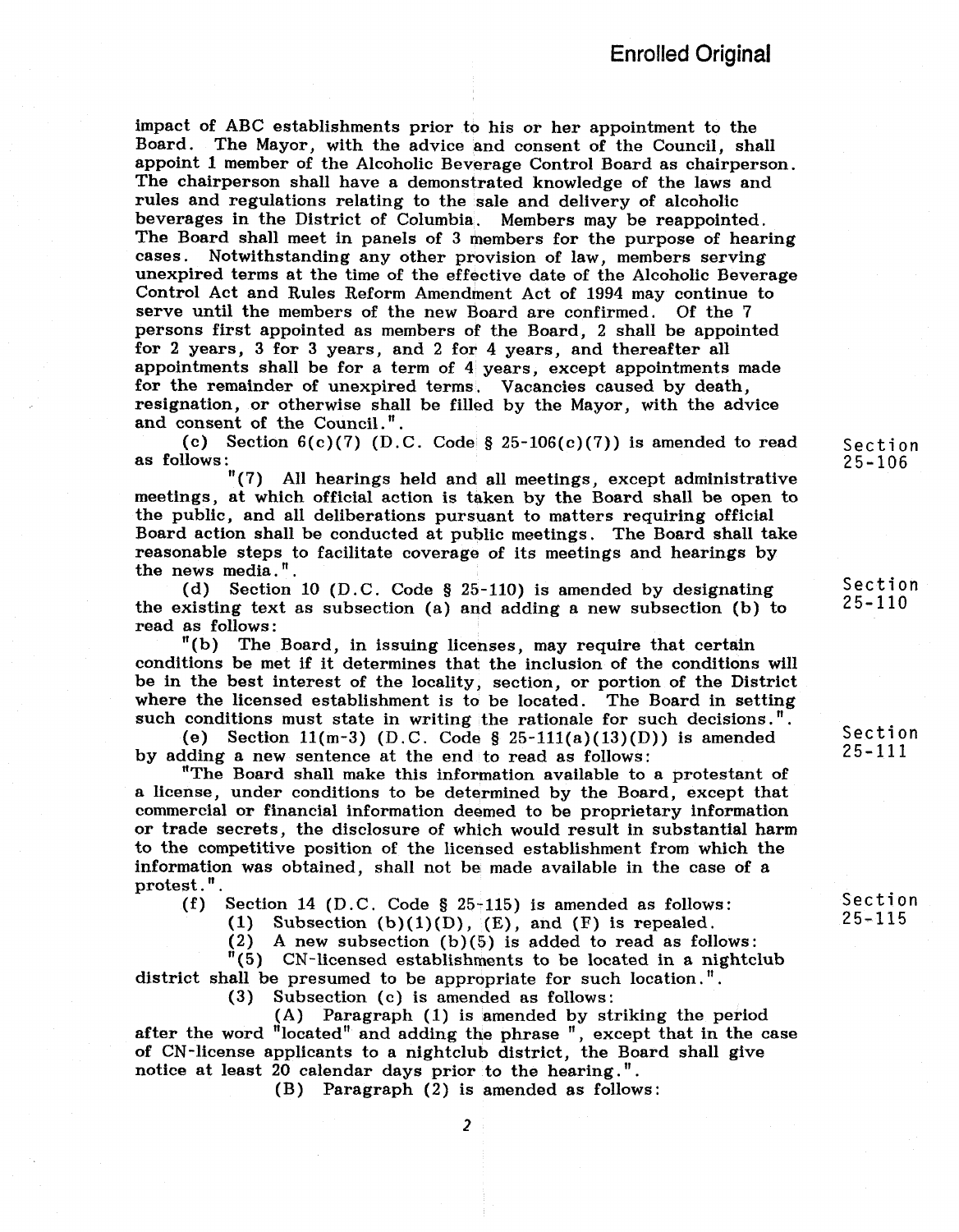(i) By striking the period after the word "hearing" and adding the phrase ", except that in the case of establishments to be located in a nightclub district, the Board shall post the notices for at least 20 calendar days prior to the hearing. "; and

(ii) After the phrase "45-day" by adding the phrase "or 20-day".

(C) Paragraph (3) is amended after the phrase "45-day" by adding the phrase "or 20-day".

(4) Subsection (e) is amended as follows:

(A) Paragraph (3) is amended by striking the period after the fourth sentence and adding the phrase", except in the case of an objection to an application for an establishment in a nightclub district, an ANC shall have 20 calendar days to vote.".

(B) Paragraph (4) is amended after the word "days" by adding the phrase "or 15 days in the case of applicants to the nightclub zone,".

(5) New subsections (k) and (I) are added to read as follows:

"(k) The number CN, CT, DN, or DT license holders within the Georgetown historic district shall not exceed 6, and no new license class CN, CT, DN, or DT shall be issued, and no existing license class CN, CT, DN, or DT shall be transferred to any other person or to any other location within the Georgetown historic district, except when the number of such licensed establishments in the Georgetown historic district is below 6. Nothing in this subsection shall prevent the Board from allowing a licensee to transfer the license to a location outside the Georgetown historic district, provided the transfer is otherwise in accordance with this act and rules.<br> $"(1)$  Any hol

Any holder of a CN, CT, DN, or DT license within the Georgetown historic district as of the effective date of the Alcoholic Beverage Control Act and Rules Reform Amendment Act of 1994 may apply for a conversion to a CR or DK license for its present location, present owner, and for the duration of its present license. Such application shall not require a public hearing or the assessment of any fees for such a change by the ABC Board."

(g) Section 15(a) (D.C. Code § 25-116(a)) is amended to read as follows:<br> $\binom{n}{a}$ 

No retailer's licenses except class B or E shall be issued for any business conducted in a residential-use district as defined in the zoning regulations and shown in the official atlases of the Zoning Commission, except for a restaurant or tavern conducted in a hotel or apartment house, and then only when the entrance to such restaurant or tavern is entirely inside the hotel or apartment house, and no sign or display is visible from the outside of the building. The holder of a club license in effect prior to the effective date of the Alcoholic Beverage Control Act and Rules Reform Amendment Act of 1994 shall be permitted to renew the license or transfer it to a new owner, provided that the license shall not be transferred to a new location within a residential district.".

(h) Section 17 (D.C. Code § 25-118) is amended by adding new subsections (f) and (g) to read as follows:

"(f) Whenever a licensed establishment is the subject of an incident report by the Metropolitan Police Department, the Department shall file

Section 25-116

Section 25-118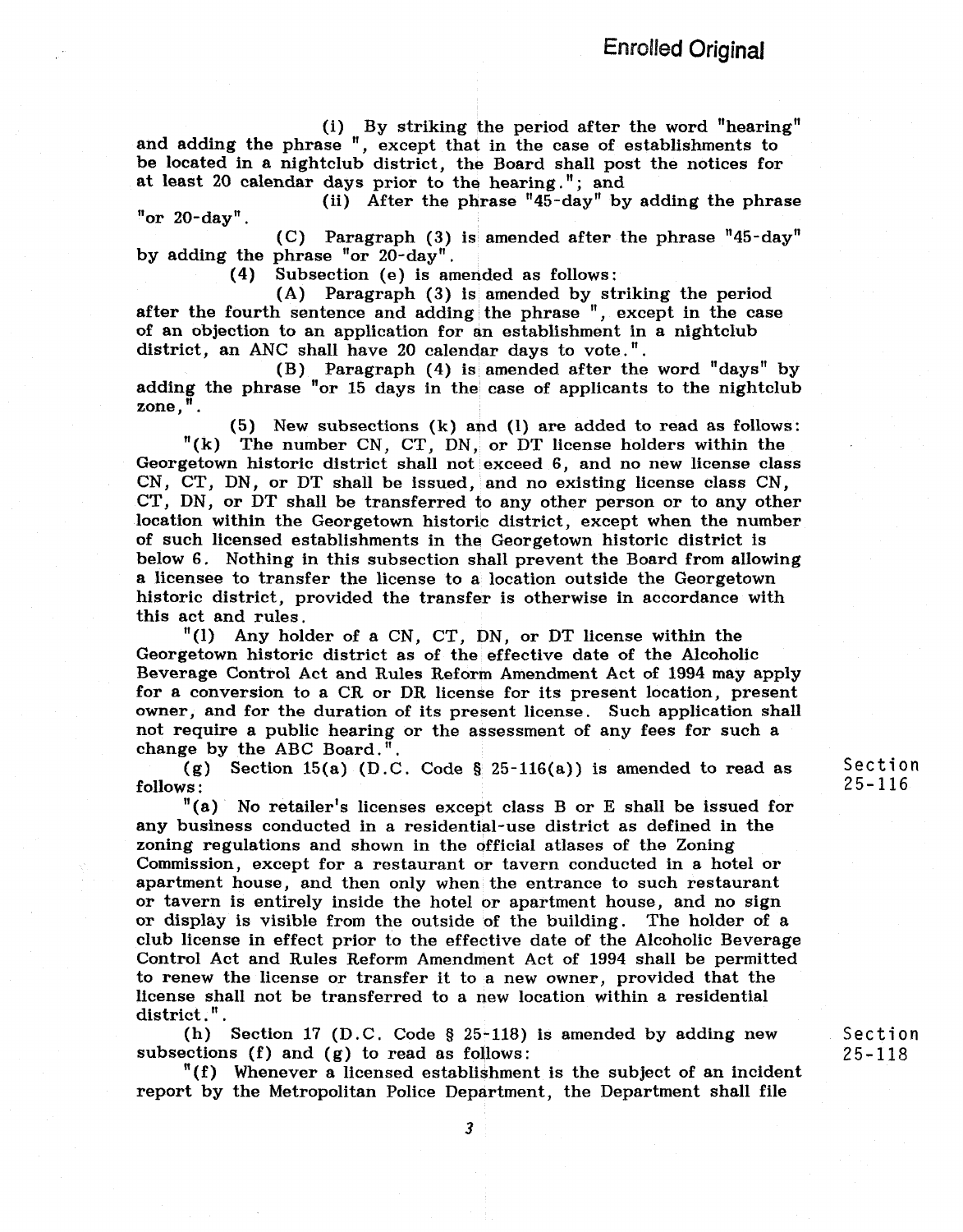a copy of the incident report with the Board. The Board shall make such report available for public inspection upon request.

 $\binom{n}{k}(1)$  If the Board determines, after investigation, that the operations of a licensee present an imminent danger to the health and safety of the public, the Board may summarily suspend or restrict, without a hearing, the license to sell alcoholic beverages in the District.

"(2) A licensee shall have the right to request a hearing within 72 hours after service of notice of the summary suspension or restriction of  $\sigma$  license. The Board shall hold a hearing within 48 hours of receipt o£ a timely request, and shall issue a decision within 24 hours after the hearing.

"(3) Every decision and order adverse to a licensee shall be in writing and shall be accompanied by findings of fact and conclusions of law. The findings shall be supported by, and in accordance with, reliable, probative, and substantial evidence. The Board shall provide a copy of the decision and order and accompanying findings of fact and conclusions of law to each party to a case or to his or her attorney of record.

"(4) Any person aggrieved by a final summary action may file an appeal in accordance with title 1 of the District of Columbia Administrative Procedure Act, approved October 21, 1968 (82 Star. 1204; D.C. Code § 1-1501 et *seq.).".*

(i) Section 20(d) (D.C. Code  $\S$  25-121(d)) is amended to read as follows :

 $"(\mathrm{d})(1)$  A licensee shall refuse to sell, serve, or deliver an alcoholic beverage to any person who, upon request of the licensee, fails to produce a valid identification document displaying proof of legal drinking age as required by this section.

 $^{\prime\prime}(2)$  For the purpose of this subsection, the term "valid" identification document" means an official identification issued by an agency of government (local, state, federal, or foreign) containing at a minimum the name, date of birth, signature, and photograph of the bearer.".

(j) Section 30 (D.C. Code § 25-130) is amended to read as follows:

 $^{\prime\prime}$ (a) No person who is under 21 years of age shall purchase attempt to purchase, possess, or drink any alcoholic beverage in the District, except that a person who is under 21 years of age may temporarily possess an alcoholic beverage if the temporary possession is necessary to perform lawful employment responsibilities.

"(b) No person shall falsely represent his or her age, or possess or present as proof of age an identification document which is in any way fraudulent, for the purpose of procuring an alcoholic beverage in the District.

"(c) In addition to the penalties provided in section 33, any person who violates any provision of this section shall be subject to the following additional penalties :

"(1) Upon the first violation, shall have his or her driving privileges in the District suspended for a period of 90 consecutive days;

"(2) Upon the second violation, shall have his or her driving privileges in the District suspended for a period of 180 days; and

"(3) Upon the third violation and each subsequent violation, shall have his or her driving privileges in the District suspended for a period of 1 year."

Section 25-121

Section 25-130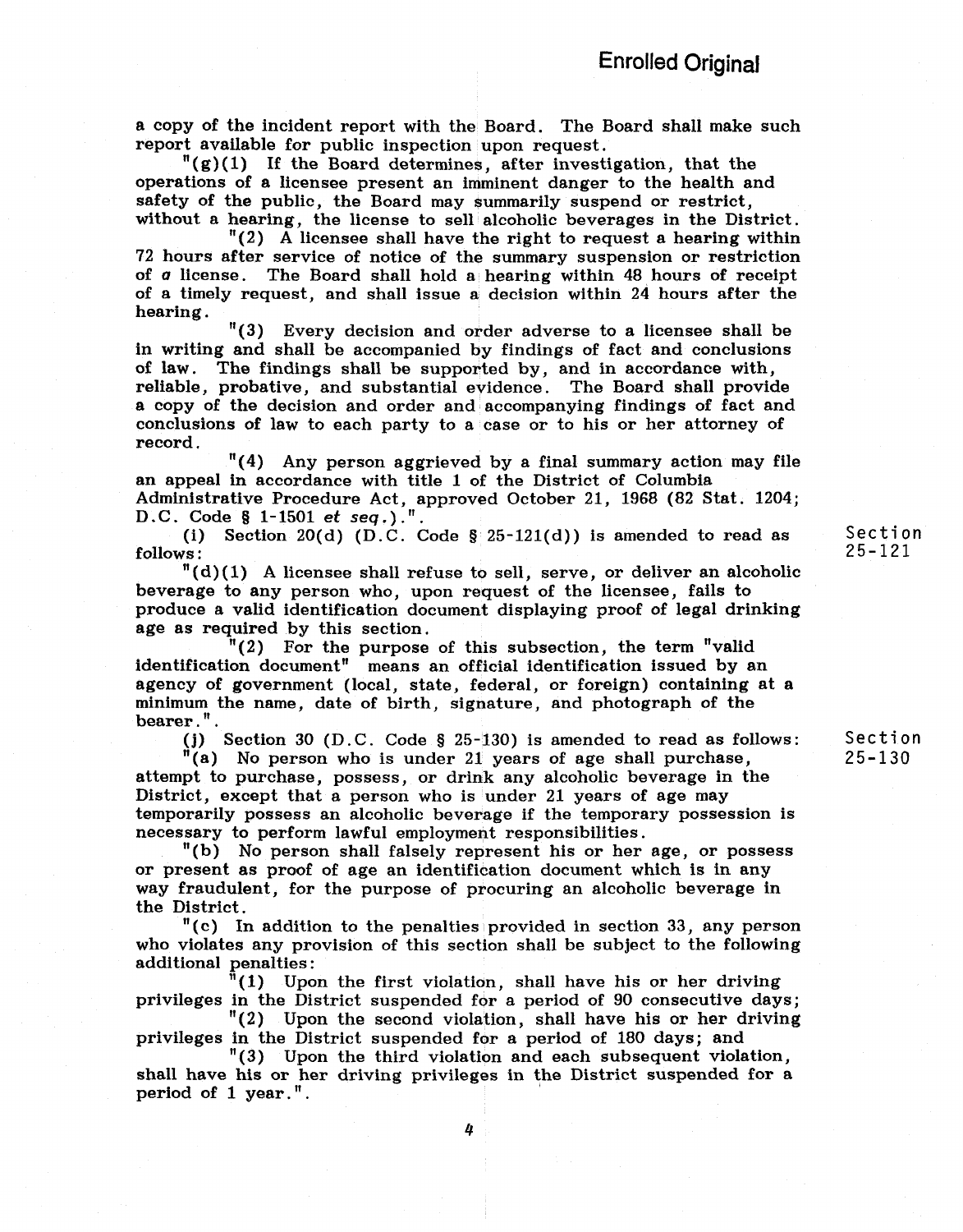(k) A new section 30a is added to read as follows:

"See. 30a. (a) No person who is not an ABC license holder pursuant to section I0 shall, within the District, purchase an alcoholic beverage for the purpose of delivering the alcoholic beverage to a person who is under 21 years of age.

"(b) No person who is not an ABC license holder pursuant to section 10 shall, within the District, offer, give, provide, or otherwise make available an alcoholic beverage to any person who is under 21 years of age, except when necessary to allow the person who is under 21 years of age to perform lawful employment responsibilities that require the person who is under 21 years of age to have temporary possession of alcoholic beverages, such as the lawful employment responsibilities set forth in section 20(j).

"(c) Any person who violates any provision of this section shall be fined not more than \$1,000 or imprisoned for not more than 180 days, or both."

(1) A new section 48 is added to read as follows:

"Sec. 48. Keg registration.

"(a) No licensee authorized by the Board to sell wine, beer, or spirits at retail for off-premises consumption shall sell any alcoholic beverage in a keg without having affixed a registration seal on the keg at the time of sale; provided, that if a purchaser takes possession of or purchases a keg at the premises of a wholesale licensee, then the wholesale licensee shall affix a registration seal on the keg. The licensee shall be responsible for affixing a registration seal to each keg container prior to the container leaving the premises of the seller.

"(b) For the purposes of this section, the keg "registration seal" shall be defined as any seal, decal, sticker, or other device approved by the Board, which is designed to be affixed to kegs, and which displays a registration number, name of the licensee offering the keg for sale to the consumer, and any other information required by the Board.

"(c) Prior to the sale of any alcoholic beverage in a keg, the licensee shall complete a keg declaration of receipt on a form provided by the Board, which shall contain the following information:

 $"(1)$  Keg registration seal number;

"(2) The name and address of the purchaser verified by a valid identification document as defined in section 20(d)(2);

"(3) The type and registration number of the identification presented by the purchaser;

"(4) A statement signed by the purchaser stating that:

"(A) The purchaser is 21 years of age or older;

"(B) The purchaser does not intend to allow persons under 21 years of age to consume any of the alcoholic beverage purchased; and

"(C) The purchaser will not remove or obliterate the keg registration seal affixed to the keg or allow its removal or obliteration; and

"(5) The specific address or location where the alcoholic beverage in the keg will be consumed and the date or dates on which it will be consumed.<br>"(d) Upon r

Upon return of a registered keg from a consumer, the licensee shall remove or obliterate the keg registration seal on the keg and note that removal or obliteration on the keg declaration of receipt form to be

New Section 25-130a

New Section 25-148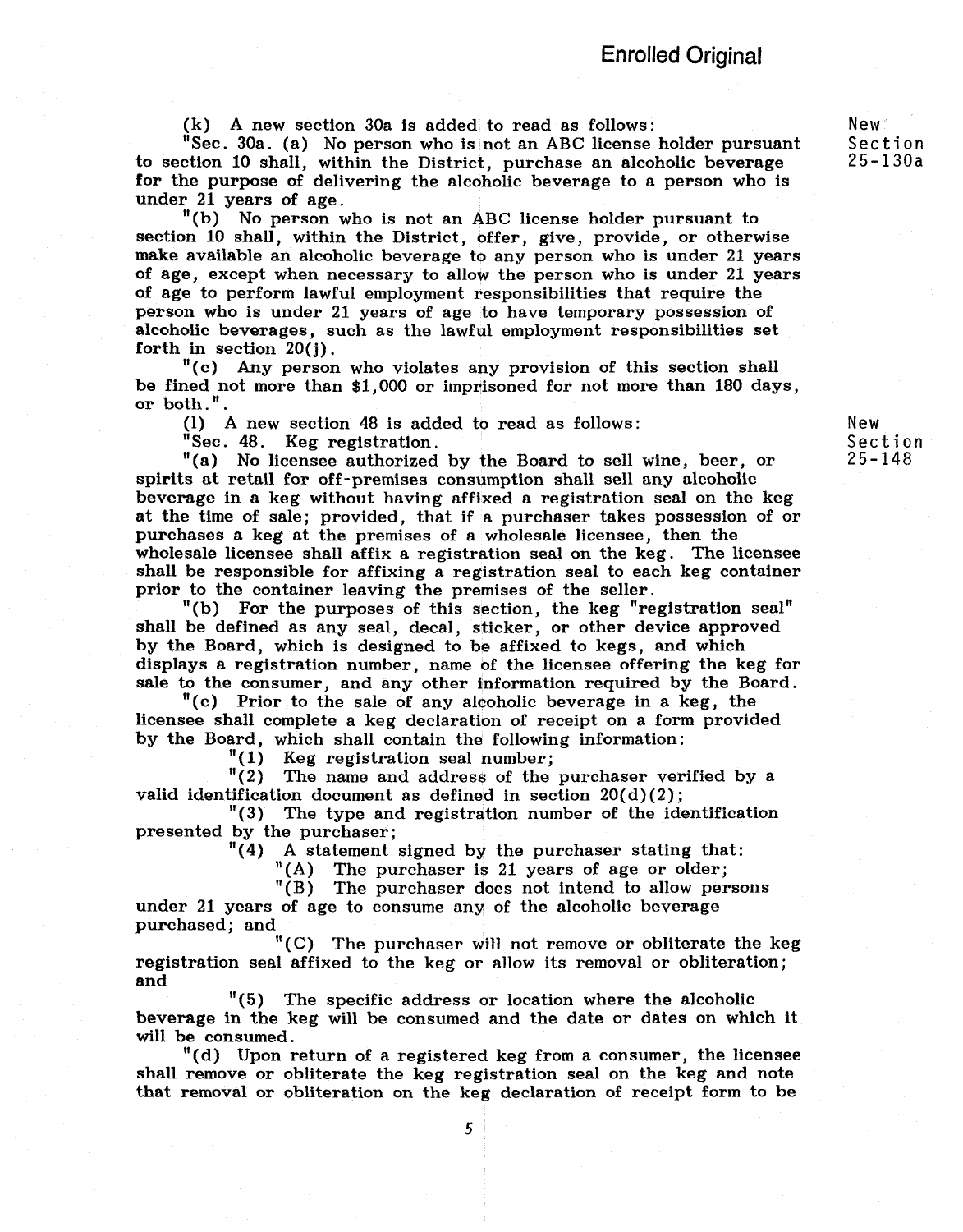retained by the licensee on the licensed premises. If a keg is made of disposable packaging that does not have to be returned by the consumer to the licensee, the licensee shall indicate on the keg declaration of receipt form that the keg is disposable.<br>"(e) Licensees shall maintain the

Licensees shall maintain the keg declaration of receipt form on the licensed premises for a period of 2 years following the date of purchase. These records shall be open at all reasonable times for inspection by the Board or its authorized representatives, and other law enforcement officers.

"(f) The requirements of this section shall not apply to the wholesale sale of any keg between a wholesaler and a retailer or to the import of any keg by a retailer pursuant to the laws and regulations of the District."

Sec. 3. Section 10(b)(1) o£ the District of Columbia Traffic Act of 1925, approved March 3, 1925 (43 Star. 1119; D.C. Code § 40-716(b)(1)), is amended by adding the following sentence after the first sentence: "No individual under 21 years of age shall, when the individual's blood, breath, or urine contains any measurable amount of alcohol, operate or be in physical control of any vehicle in the District."

Sec. 4. An Act To provide for regulation of motor vehicle traffic in the District of Columbia, increase the number of judges of the police court, and for other purposes, approved March 3, 1925 (43 Star. 1121; D.C. Code § 40-301 et seq.), is amended by adding a new section 13b to read as follows:

"Sec. 13b. Suspension of minor's motor vehicle operator's permit for alcohol violation.

"(a) The Mayor shall suspend the motor vehicle operator's permit of a person under 21 years of age convicted of violating, or adjudicated in violation of, section 30 of the District of Columbia Alcoholic Beverage Control Act, approved January 24, 1934 (48 Stat. 322; D.C. Code §  $25-101$  et seq.). The suspension shall be for the duration required by section 30 of the District of Columbia Alcoholic Beverage Control Act. A copy of the conviction or adjudication shall be forwarded to the Mayor by the court or the administrative body authorized to adjudicate violations under the District of Columbia Alcoholic Beverage Control Act.

"(b) Any person found guilty of operating a motor vehicle in the District during the period for which the person's license or privilege is suspended, shall, for each offense, be fined not more than \$1,000, imprisoned for not more than 180 days, or both."

Sec. 5. Section 37(a) of the Motor Vehicle Safety Responsibility Act of the District of Columbia, approved May 25, 1954 (68 Star. 130; D.C. Code § 40-437(a)), is amended by adding the phrase ", or an individual under 21 years of age operating a motor vehicle when the individual's blood, breath, or urine contains any measurable amount of alcohol" after the phrase "consumption of intoxicating liquor".

Sec. 6. The District of Columbia Implied Consent Act, approved October 21, 1972 (86 Stat. 1016; D.C. Code § 40-501 *et seq.),* is amended as follows :

Section 40-716

**New** Section 40-302.2

Section 40-437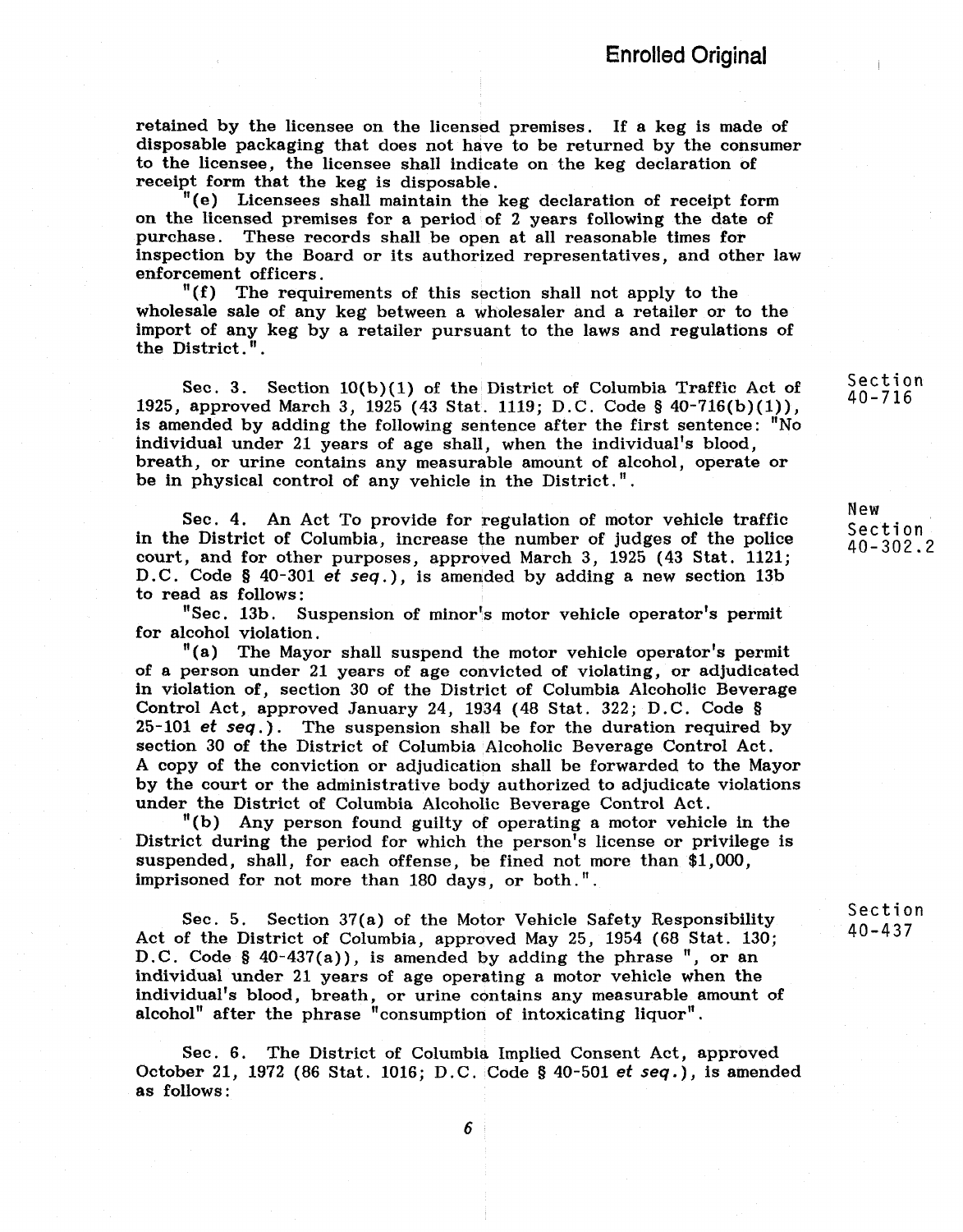(a) Section 2 (D.C. Code § 40-502) is amended by adding the phrase ", or while that person's blood, urine, or breath contains any measurable amount of alcohol if the person is under 21 years of age" after the phrase "consumption of intoxicating liquor" wherever it appears.

(b) Section 5(a) (D.C. Code §  $40-505(a)$ ) is amended by adding the phrase "or while that person's blood, urine, or breath contains any measurable amount of alcohol if the person is under 21 years of age," after the phrase "consumption of intoxicating liquor,"

Sec. 7. Title 18 of the District of Columbia Municipal Regulations (Vehicles and Traffic) is amended as follows:

(a) Subsection 301.1 is amended as follows:

(1) By striking the word "or" at the end of paragraph (d);

(2) By striking the period and inserting the phrase "; or" in its place at the end of paragraph (e); and

(3) By adding a new paragraph (f) to read as follows:

"(f) If the person is under 21 years of age, operating a motor vehicle while the person's blood, breath, or urine contains any measurable amount of alcohol."

(b) Subsection 303.1 is amended by adding a new paragraph (o) to read as follows:

"(o) If the person is under 21 years of age, operating a motor vehicle while the person's blood, breath, or urine contains any measurable amount of alcohol."

Sec. 8. The Alcoholic Beverage Control Regulations (23 DCMR) are amended as follows:

(a) New sections 307, 710, and 711 are added to read as follows: "307 WARDS 1, 2, 4, 6, 7, and 8 MORATORIUM

"307.1 No new retailer's license class B, shall be issued for a period of three (3) years, from the effective date of the Alcoholic Beverage Control Act and Rules Reform Amendment Act of 1994, for the entire area of Wards 1, 2 (ANCs 2C and 2F only), 4, 6, 7, and 8 as defined in section d of the Redistricting Procedure Act of 1981, effective August 17, 1991 (D.C. Law 9-26; D.C. Code § 1-1333), except that no such moratorium shall apply to any class B application which was pending prior to the effective date of the Alcoholic Beverage Control Act and Rules Reform Amendment Act of 1994 and shall not prohibit the Board £rom approving the transfer of ownership or the transfer of location of a class B license within such wards.

"307.2 All hotels, whether present or future, shall be exempt from the Wards 1, 2, 4, 6, 7, and 8 Moratorium.

"307.3 This section shall expire three (3) years after the effective date of this section.

"710 NIGHTCLUB DISTRICT

"710.1 For the purposes of this chapter, the nightclub district is defined as follows, and shall include both sides (either north and south or east and west), of the streets listed: Beginning at the intersection of 19th and L Streets, N.W. ; continuing east on L Street to 17th Street, N.W.; south on 17th Street to K Street, N.W.; east on K Street to Massachusetts Avenue, N.W. ; east on Massachusetts Avenue to Louisiana Avenue, N.E. ; southwest on Louisiana Avenue to Constitution Avenue,

Section 40-502

Section 40-505

Title 18 DCMR

Title 23 DCMR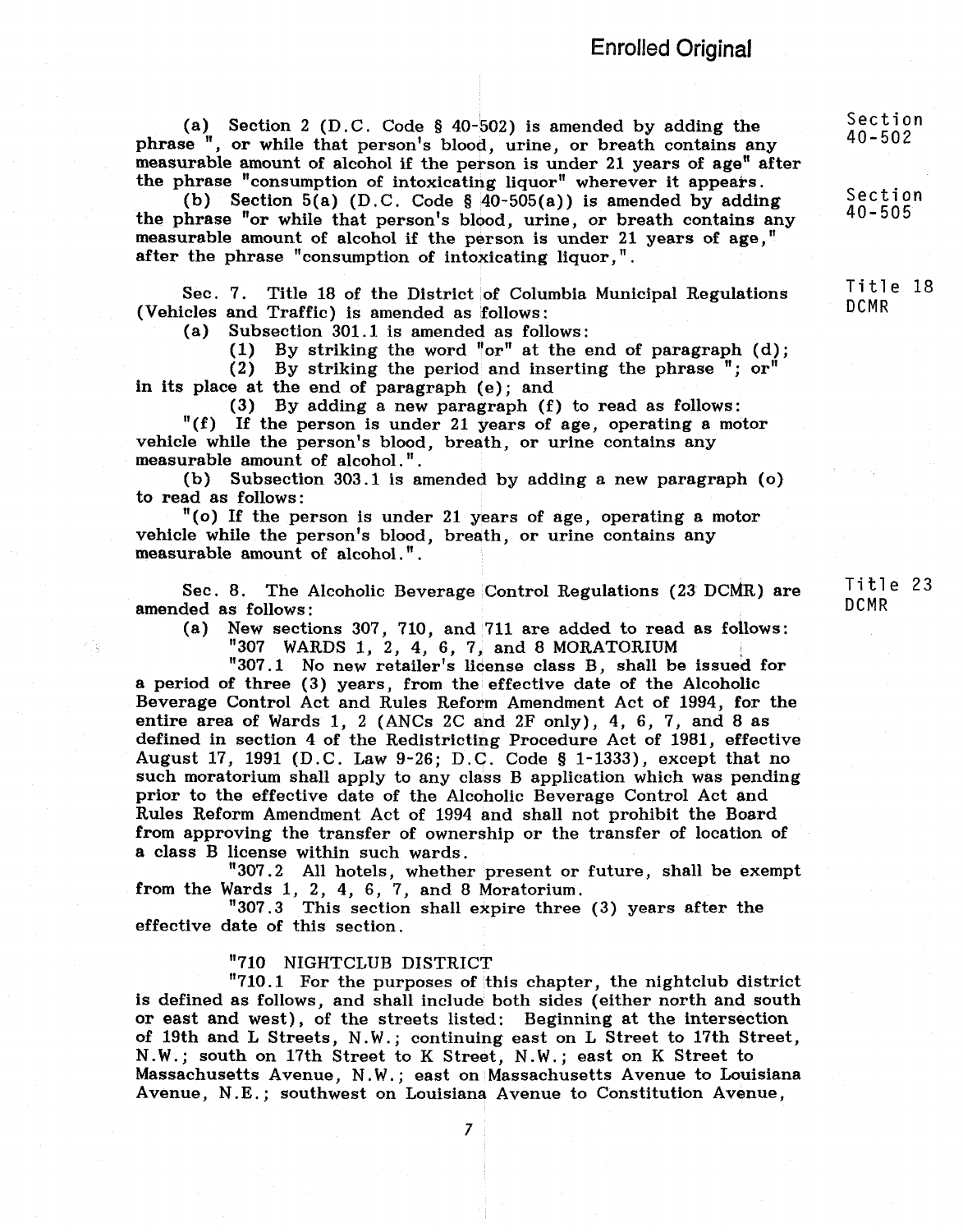N.W. ; west on Pennsylvania Avenue to 6th Street, N.W. ; north on 6th Street to E Street, N.W.; west on E Street to 9th Street, N.W.; south on 9th Street to Pennsylvania Avenue, N.W. ; west on Pennsylvania Avenue to 15th Street, N.W. ; north on 15th Street to I Street, N.W. ; west on I Street to 19th Street, N.W.; north on 19th Street to L Street,  $N.W.$ 

"710.2 For purposes of this section, all of the premises known as the Washington Convention Center and Union Station shall be included in the nightclub district.

"710.3 The Board may, from time to time, on its own motion or upon request from any individual or group, establish additional nightclub districts within the District of Columbia. Additional districts, if any, shall be established by rule, after notice and public hearing, as required by the District of Columbia Administrative Procedure Act, approved October 21, 1968 (82 Stat 1204; D.C. Code § 1-1501 et seq.). Any proposed rules establishing additional nightclub districts shall be submitted to the Council for a 45-day period of review, excluding Saturdays, Sundays, legal holidays, and days of Council recess. If the Council does not approve or disapprove the proposed rules, in whole or in part, by resolution within this 45-day review period, the proposed rules shall be deemed disapproved. Nothing in this subsection shall affect any requirements imposed upon the Mayor by title I of the District of Columbia Administrative Procedure Act, approved October 21, 1968 (82 Stat. 1204; D.C. Code § 1-1501 et seq.).

(b) Subsection 904.5 is amended by designating the existing text as paragraph (a) and adding a new paragraph (b) to read as follows:

"(b) After the effective date of the Alcoholic Beverage Control Act and Rules Reform Amendment Act of 1994, no holder of a Retailer's License Class CN or DN may permit nude dancers pursuant to paragraph (a) of this subsection, provided that a licensee who regularly provided entertainment by nude dancers prior to December 15, 1994, may continue to do so at that establishment.".

(c) Subsection 1513.3 is amended to read as follows:

"1513.3 The Board, if it determines that the agreement complies with all applicable laws and regulations and the applicant otherwise qualifies for licensure, shall approve the license application conditioned upon the licensee's compliance with the terms of the written agreement. In doing so, the Board shall incorporate the text of the agreement in its order, and the voluntary agreement shall be enforceable by the Board.".

(d) Section 1513 is amended by adding a new subsection 1513.6 to read as follows:

"1513.6 Upon finding that a licensee has violated meeting certain conditions required by the Board as authorized by this section, the Board shall do the following:

"(a) Upon the first violation, fine the licensee not less than one hundred dollars (\$100) and not more than five hundred dollars (\$500);

"(b) Upon the second violation for the same offense and any other offenses, fine the licensee not less than five hundred (\$500) and not more than one thousand dollars (\$1,000) and suspend the license for 7 consecutive days;

"(c) Upon the third violation for the same offense and any additional offenses, fine the licensee not less than one thousand (\$I,000)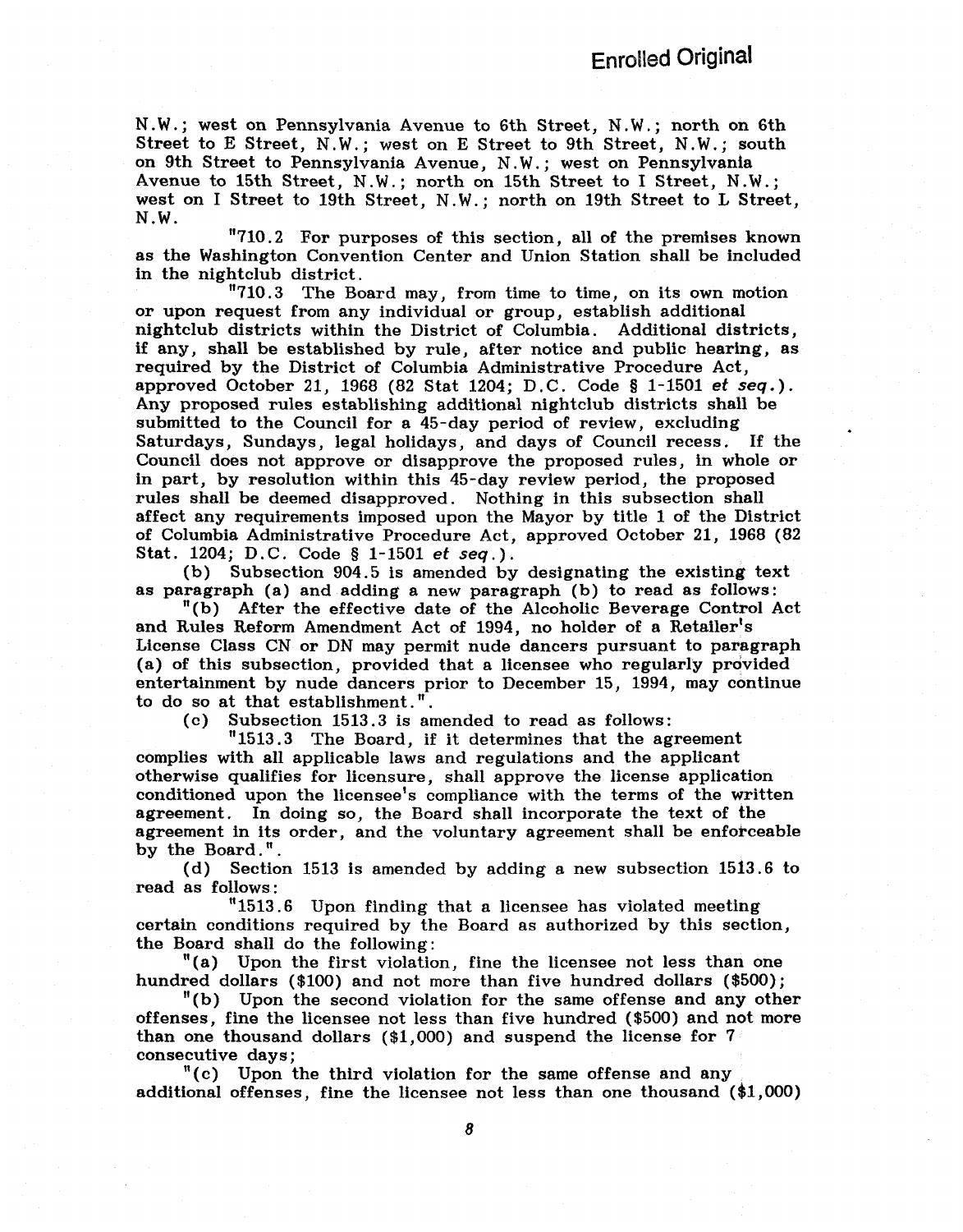and not more than two thousand dollars (\$2,000) and suspend the license for 14 consecutive days; and

"(d) Upon the fourth violation for the same offense, the Board may revoke the license."

Sec. 9. This act shall take effect after a 30-day period of Congressional review following approval by the Mayor (or in the event of veto by the Mayor, action by the Council of the District of Columbia to override the veto) as provided in section  $602(c)(1)$  of the District of Columbia Self-Government and Governmental Reorganization Act, approved December 24, 1973 (87 Stat. 813; D.C. Code § 1-233(c)(1)), and publication in either the District of Columbia Register, the District of Columbia Statutes-at-Large, or the District of Columbia Municipal Regulations.

hairman

Council of the District of Columbia

Mayor

District of Columbia

APPROVED: March 21, 1994